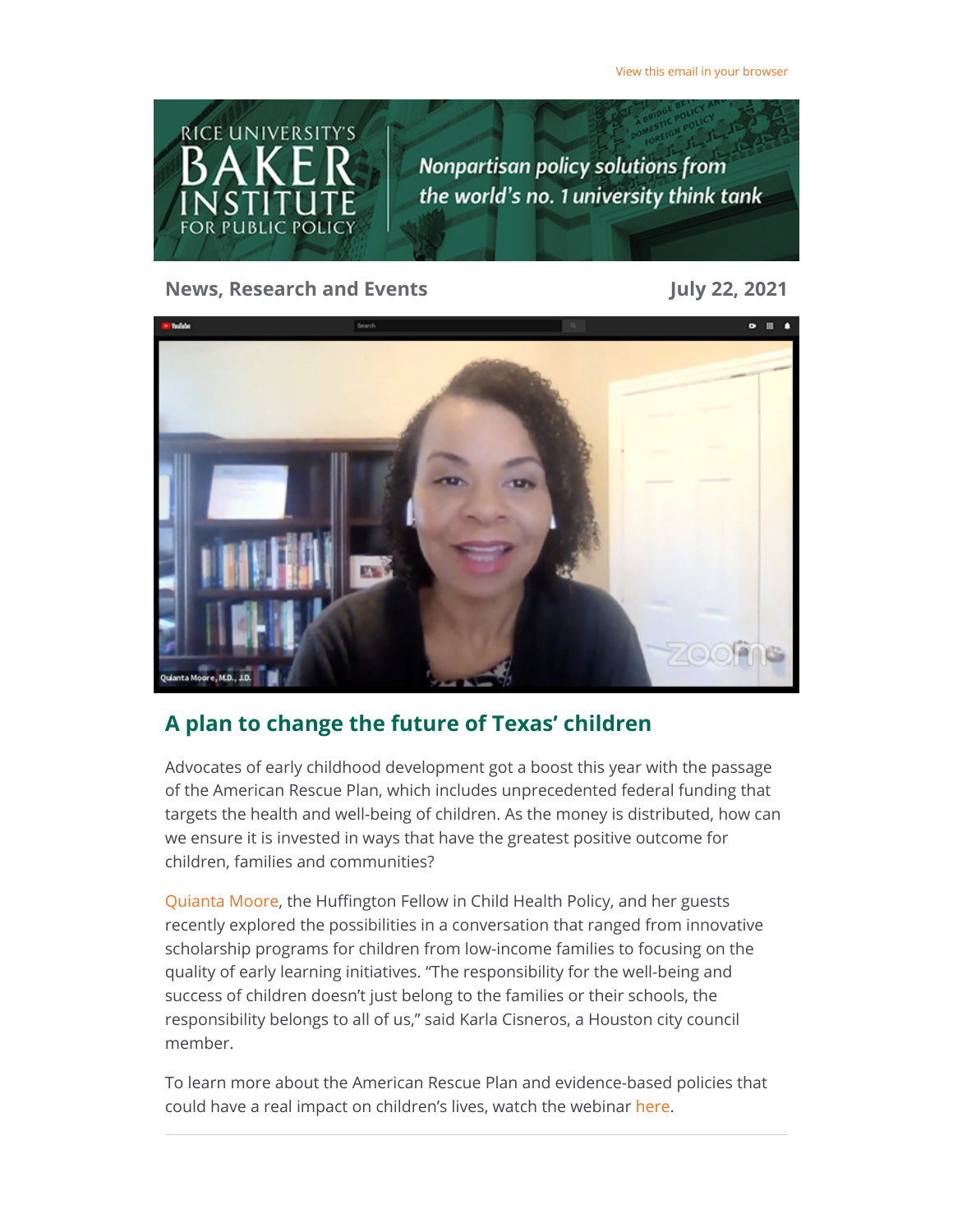## **Podcasts: Tune In**



## **[Religious behavior in the](https://riceconnect.rice.edu/page.redir?target=https%3a%2f%2fislamicstudies.harvard.edu%2fep-8-pandemic-religious-behavior-muslim-world-tarek-masoud-kadir-yildirim-and-peter%3fadmin_panel%3d1&srcid=240911&srctid=1&erid=e4a4aa18-188c-4887-a67c-480803755513&trid=e4a4aa18-188c-4887-a67c-480803755513) Muslim world during the pandemic**

Tune in to hear Middle East fellow [A.Kadir Yildirim](https://riceconnect.rice.edu/page.redir?target=https%3a%2f%2fwww.bakerinstitute.org%2fexperts%2fa-kadir-yildirim%2f&srcid=240911&srctid=1&erid=e4a4aa18-188c-4887-a67c-480803755513&trid=e4a4aa18-188c-4887-a67c-480803755513) and his co-authors discuss their recent study on the pandemic's impact on religious behavior in five Muslim-majority countries. The podcast is available at [the Alwaleed Islamic Studies Program](https://riceconnect.rice.edu/page.redir?target=https%3a%2f%2fislamicstudies.harvard.edu%2fep-8-pandemic-religious-behavior-muslim-world-tarek-masoud-kadir-yildirim-and-peter%3fadmin_panel%3d1&srcid=240911&srctid=1&erid=e4a4aa18-188c-4887-a67c-480803755513&trid=e4a4aa18-188c-4887-a67c-480803755513) at Harvard University.



## **[Curbing unproven stem cell](https://riceconnect.rice.edu/page.redir?target=https%3a%2f%2fthestemcellreport.buzzsprout.com%2f1661578%2f8837428-curbing-unproven-stem-cell-based-treatments&srcid=240911&srctid=1&erid=e4a4aa18-188c-4887-a67c-480803755513&trid=e4a4aa18-188c-4887-a67c-480803755513)based 'treatments'**

Science and technology policy fellow [Kirstin Matthew](https://riceconnect.rice.edu/page.redir?target=https%3a%2f%2fwww.bakerinstitute.org%2fexperts%2fkirstin-rw-matthews%2f&srcid=240911&srctid=1&erid=e4a4aa18-188c-4887-a67c-480803755513&trid=e4a4aa18-188c-4887-a67c-480803755513)[s joined "The Stem Cell](https://riceconnect.rice.edu/page.redir?target=https%3a%2f%2fthestemcellreport.buzzsprout.com%2f1661578%2f8837428-curbing-unproven-stem-cell-based-treatments&srcid=240911&srctid=1&erid=e4a4aa18-188c-4887-a67c-480803755513&trid=e4a4aa18-188c-4887-a67c-480803755513) Report" podcast to discuss her research into unproven stem cellbased interventions, which could pose a potential risk to recipients. Read her [paper](https://riceconnect.rice.edu/page.redir?target=https%3a%2f%2fwww.bakerinstitute.org%2fresearch%2funproven-stem-cell-interventions-global-public-health-problem-requiring-global-deliberation%2f&srcid=240911&srctid=1&erid=e4a4aa18-188c-4887-a67c-480803755513&trid=e4a4aa18-188c-4887-a67c-480803755513) on this issue or listen to the [podcast.](https://riceconnect.rice.edu/page.redir?target=https%3a%2f%2fthestemcellreport.buzzsprout.com%2f1661578%2f8837428-curbing-unproven-stem-cell-based-treatments&srcid=240911&srctid=1&erid=e4a4aa18-188c-4887-a67c-480803755513&trid=e4a4aa18-188c-4887-a67c-480803755513)

# **"The pace of disagreements between Saudi Arabia and the UAE is reaching a fever pitch [but] the disputes are better understood as a return to the pre-2015 status quo."**

Energy fellow [Jim Krane](https://riceconnect.rice.edu/page.redir?target=https%3a%2f%2fwww.bakerinstitute.org%2fexperts%2fjim-krane%2f&srcid=240911&srctid=1&erid=e4a4aa18-188c-4887-a67c-480803755513&trid=e4a4aa18-188c-4887-a67c-480803755513) and Middle East fellow [Kristian Coates Ulrichsen](https://riceconnect.rice.edu/page.redir?target=https%3a%2f%2fwww.bakerinstitute.org%2fexperts%2fkristian-coates-ulrichsen%2f&srcid=240911&srctid=1&erid=e4a4aa18-188c-4887-a67c-480803755513&trid=e4a4aa18-188c-4887-a67c-480803755513) in a post for the [Baker Institute Blog v](https://riceconnect.rice.edu/page.redir?target=https%3a%2f%2fblog.bakerinstitute.org%2f2021%2f07%2f16%2fthe-saudi-uae-bust-up-is-a-return-to-the-persian-gulf-status-quo%2f&srcid=240911&srctid=1&erid=e4a4aa18-188c-4887-a67c-480803755513&trid=e4a4aa18-188c-4887-a67c-480803755513)ia [Forbes](https://riceconnect.rice.edu/page.redir?target=https%3a%2f%2fwww.forbes.com%2fsites%2fthebakersinstitute%2f2021%2f07%2f16%2fthe-saudi-uae-bust-up-is-a-return-to-the-persian-gulf-status-quo%2f%3fsh%3d687f36e37428&srcid=240911&srctid=1&erid=e4a4aa18-188c-4887-a67c-480803755513&trid=e4a4aa18-188c-4887-a67c-480803755513)

## **New Research**



**[An opportunity for Israeli-Palestinian peace.](https://riceconnect.rice.edu/page.redir?target=https%3a%2f%2fwww.bakerinstitute.org%2fresearch%2fframework-agreement-israeli-palestinian-permanent-peace%2f&srcid=240911&srctid=1&erid=e4a4aa18-188c-4887-a67c-480803755513&trid=e4a4aa18-188c-4887-a67c-480803755513)** Despite the frozen status of Israeli-Palestinian negotiations and the obstacles to restart them, Middle East fellow Gilead [Sher writes that a U.S.-led effort could help to gradually](https://riceconnect.rice.edu/page.redir?target=https%3a%2f%2fwww.bakerinstitute.org%2fexperts%2fgilead-sher%2f&srcid=240911&srctid=1&erid=e4a4aa18-188c-4887-a67c-480803755513&trid=e4a4aa18-188c-4887-a67c-480803755513) forge a framework agreement for an Israeli-Palestinian permanent peace. Read his policy brief [here](https://riceconnect.rice.edu/page.redir?target=https%3a%2f%2fwww.bakerinstitute.org%2fresearch%2fframework-agreement-israeli-palestinian-permanent-peace%2f&srcid=240911&srctid=1&erid=e4a4aa18-188c-4887-a67c-480803755513&trid=e4a4aa18-188c-4887-a67c-480803755513).